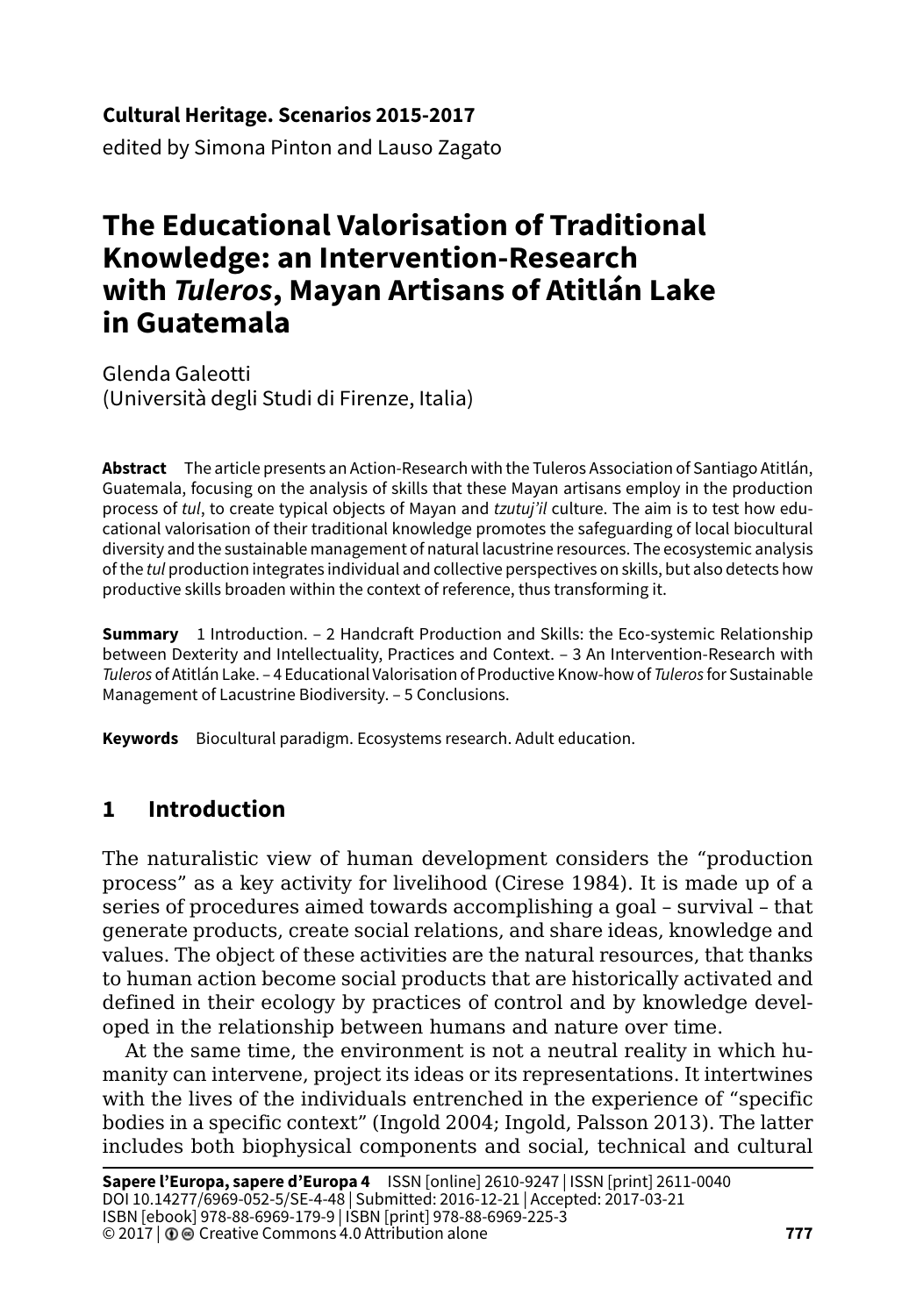elements (Cavalli Sforza 2010; Descola 2010). Overcoming the dualism of culture/nature, the biocultural perspective allows us to interpret the relationship between natural resources, traditional production practices and specific organisational forms.

Besides the qualitative and quantitative availability of natural resources, social structures of a given society influence the production. These arise from the interaction of the productive forces with the organisational forms and with the distribution systems of material goods; they depend on the social relationships, norms and ideologies but also on the technologies available (Godelier 1975; Leroi-Gourhan 1977; Warnier 1999; Angioni 2004, 2011). Therefore, production is always a form of adaptation to the natural and social conditions that are also the results of production modalities. This dual causality allows progress of productive forces and transforms society and its members. It activates an organic sphere between man and nature and leads to a specific experience of living the world in active, operational and collective forms common to all processes of human production.

A pedagogical perspective allows reflecting on the acquired knowledge that is used in the production and highlighting how that is closely linked to the human training process (Bruner 1973; 1986; 1990; 1996). In fact, the realization of a product implies in-depth knowledge on the life habitat and know-how to adapt and transform it through the material and immaterial appropriation of its resources (Ellen 1996). This mutual exchange between nature and humans modifies the environment and humans themselves, creating and sharing new and increasingly complex knowledge. It is the result of relations among individual and collective aspects, with rational, emotional and sense-motor dimensions involved in the human training process and, at the same time, medium and outcome of knowledge, uses and adapted to the living environment.

Therefore, the creative and productive work is possible thanks to the human mind in action. It is an embodied mind**<sup>1</sup>** that guides the action, producing meanings useful to settle in an area over a historical time, leaving tangible and intangible products of civilizations that make possible to live in human aggregates. These aspects are object of the studies developed by the so called pedagogy of labour, "a pedagogy that, alongside to the mind and emotions, focuses also on the arms" (Federighi 2010). This field of study and pedagogical practices interprets 'work' as a training environment for human development, and adopts the perspective of the theory of action (Leont'ev 1978; Engeström 2005). Here human action is described

**<sup>1</sup>** Cognition (or mind) is embodied when it is deeply dependent upon features of the physical body of an agent, that is, when aspects of the agent's body beyond the brain play a significant causal or physically constitutive role in cognitive processing (Wilson, Foglia 2011; Varela, Thompson, Rosch 1993).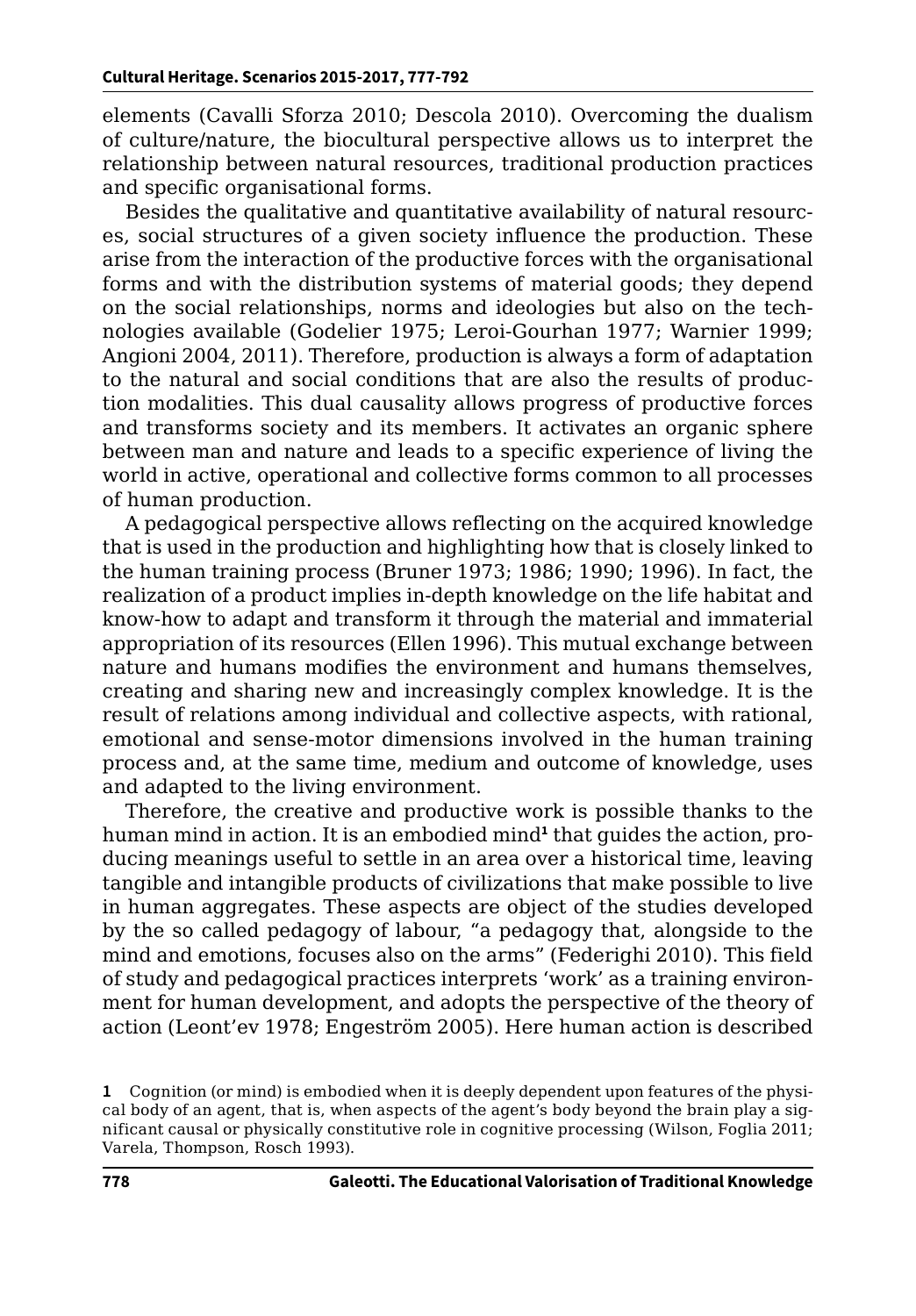and interpreted by referring to the *motivated activity directed at an object*  and to the contextual factors that determine it.

Set in this framework, the article shows an intervention-research with Mayan traditional artisans, focusing on the analysis of skills that these people employ in the production process of *tul*, a plant that grows alongside the Atitlán Lake, used to create typical objects of Mayan culture. The aim is to test how educational valorisation of their know-how promotes the safeguarding of local biocultural diversity and the sustainable management of natural lacustrine resources.

Considering knowledge as a complex object, result of the relations between the biological and cultural components involved in the training process and those between human beings and life habitats, the study has adopted an eco-systemic approach (Bronfenbrenner 1979; von Bertalanffy 1968; Minati 2010) to detect how artisan's know-how broaden within the context of reference, transforming it in a sustainable way. On the other hand, the educational valorisation of this know-how transmits this sustainable knowledge to the whole community, transforming them into a shared heritage.

#### **2 Handcraft Production and Skills: the Eco-systemic Relationship between Dexterity and Intellectuality, Practices and Context**

In spite of the variety of forms that are determined historically and culturally, production has always been a constant factor of human existence. It is expressed in units of dexterity and intellectuality. Manual skills develop through repetition of predetermined movements over time, whereas technical intelligence develops through the imagination, which then leads and guides manual ability. These two dimensions are not separable and they manifest in means and modes of production, as a set of operational concepts translated into action. The interchange between these two components is achieved mainly in the path from searching for solutions to the detection of problems.

Being an activity aimed at a goal, the skills and knowledge gained in the production are also expressed in the product design and in the planning of process, where physical and intellectual faculties are employed together.

Design skill provides the ability to anticipate, not only the immediate and overall results of the action, but also the prevision of their instrumental use, as well as of the means and tools useful in the production process or to produce other means and tools for the same scope (Cirese 1984).

Dexterity and intellectuality depend both on explicit and tacit knowledge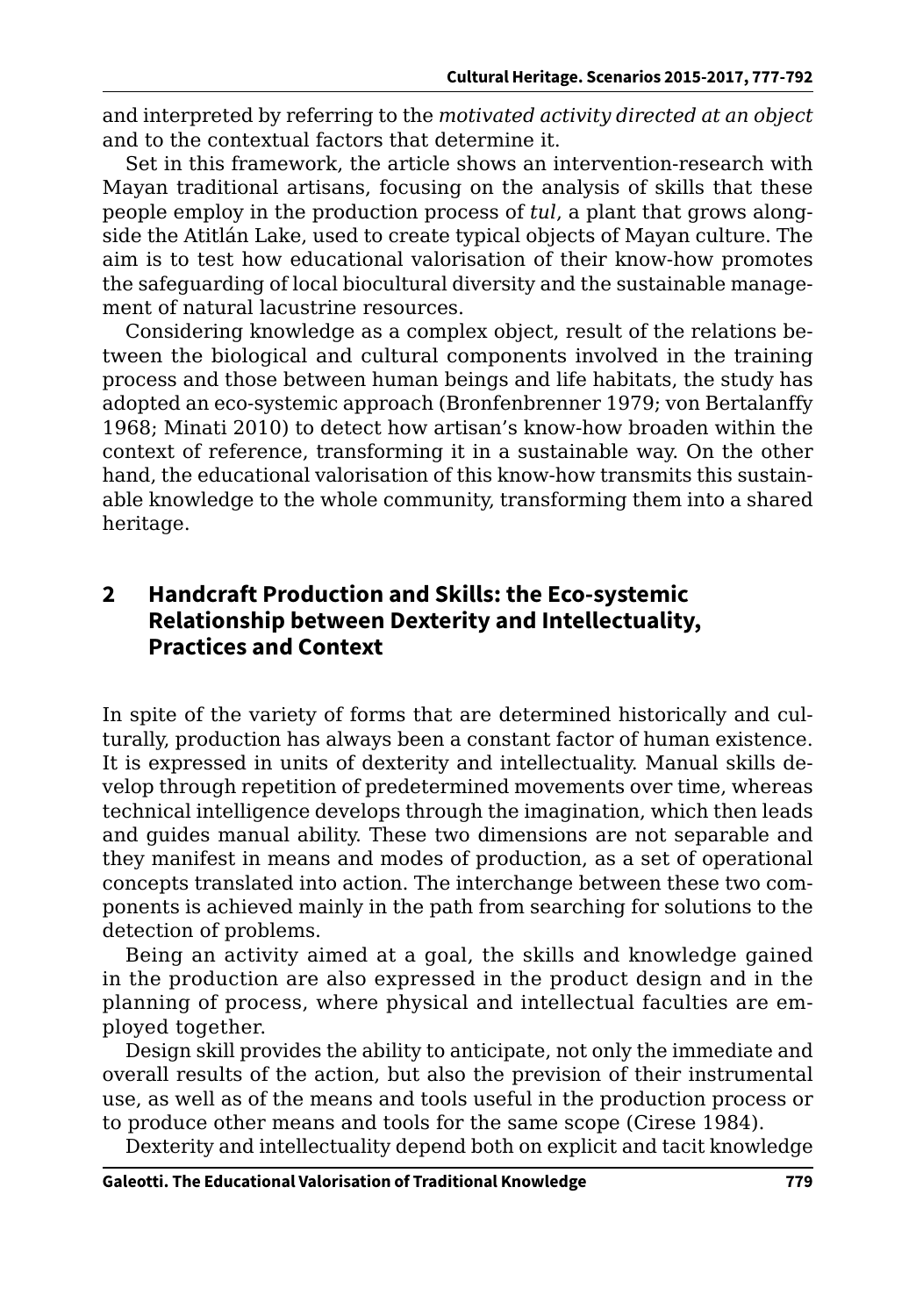(Polany 1966) of the production process. The explicit dimension can be articulated and explained; it accompanies or is based on a tacit dimension previously internalized and incorporated that concerns sets of skills and abilities hardly formalized but rather transmitted by example and practice (Sennett 2008).

Automatisms put in place in certain circumstances allows selecting and implementing, often unconsciously, an effective action – direct to a purpose that is part of this second type of knowledge. Tacit knowledge does not only concern motor skills, but also includes the sense of objects, the world, the people with whom we interact, the emotions experienced in the body or dependent on the social relationships (Angioni 2011).

They are based on the vision of reality as an experiential corpus, in accordance with the definition proposed by Michael Polany and taken recently by Richard Sennett (2008). Experiential knowledge based not only on the operating rules and procedures, but also on the ability to adopt strategies based on complex cognitions that are the result of critical reflection, insight, deep understanding of the contexts.

For Sennett, the transformation of information and practices into tacit knowledge is a fundamental process for all technical skills. Learning a skill, we develop a repertoire of complex procedures to reach a continuous interaction between tacit knowledge and self-conscious awareness: the first one works as an anchor, the second one express a critical and corrective function. Tacit knowledge is connected to the material culture through the coupling between the sensory-motor behaviours and the objects, which embedded contribute to the subjectivities results in the acquisition of selfawareness (Gibbs 2005).

Therefore, know-how is not just about technical skills, but also contained into highly subjective perceptions, represented by subtle sensations, practice repeated in time and space, coordination among parts of the body and mind with the working tools and objects or materials.

On the other side, this knowledge is also the result of a specific production organization, in which each step has its own sense if connected with others and contributes to the shared heritage of working habits that combine ideas with things, thoughts with actions, meanings with practices.

Routine and systematic knowledge (embedded knowledge), barely formalized, are the result of experiential learning that manifests itself in the complex conduct of the body (embodied knowledge), immediately understood by those who share same frames of sense (enculturated knowledge). Here the emotional and rational, the individual and collective dimensions of knowledge are integrated in production processes and in the unity of intellectuality-dexterity of the craftsman.

Production knowledge also has a social and relational significance, linked to specific forms of language and communication, to values and identity shared by a specific community (Sennett 2012). Sennett also uses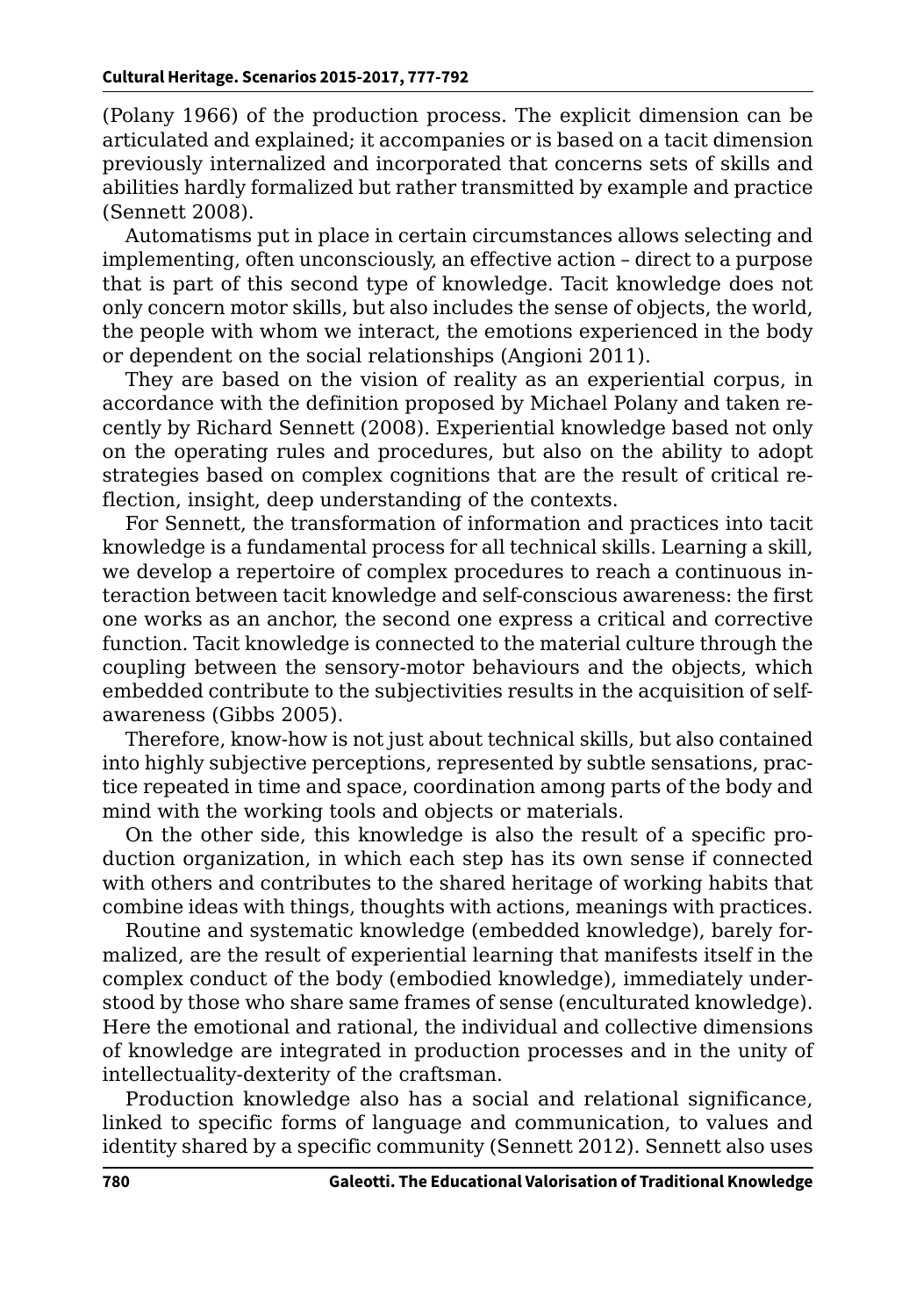the concept of embodied experiences to illustrate how physical work can instil in people a dialogic social behaviour.

To create an object in a context of collaboration implies the informality of interactions with others in bodily sensations, by means of the relationship based on credibility, trust and cooperation. Body gestures implements this relationship, because they are learned behaviours that create an emotional bond: in becoming experts in gestures, informality acquires a somatic and expressive quality.

Therefore, skills may relate to the fabrication of a specific product, but also to the organisational dimension of work. They can be expressed by a single individual or by a community of individuals engaged in the same production process. In this second case, the relational dimension determines the spread and distribution of knowledge among several individuals and even in the artefacts and tools used by the community for their production, in terms of social and cultural practices. In this way, skills emerge from social interactions within a given cultural space, so the context with its practices and mode of action not only contributes to create know-how, but is also competent and constantly developing through these processes.

To summarize, the knowledge used in a specific production derives from internal (mental and bodily) and external (social, cultural and environmental) processes for an individual subject, who operates in a context with specific resources (be them technical, instrumental, natural) to reach an objective and to realize a product. This knowledge is the result of complex learning resulting from the smart connections among a plurality of processes (individual, collective, rational, emotional and sense-motor) that unfold in the human training.

### **3 An Intervention-Research with** *Tuleros* **of Atitlán Lake**

The action-research with the Tuleros Association of Santiago Atitlán aimed to test how educational valorisation of their productive know-how promotes the safeguarding of local biocultural diversity and the sustainable management of natural lacustrine resources.

It was an empirical study to identify strategies and actions for the protection of natural resources through the educational enhancement of Mayan traditional production, know-how and environmental knowledge.**<sup>2</sup>**

The methodology used in the study is PAR (Orefice 2006; 2013). It involves the multiple levels and fields that make up the knowledge system of

**<sup>2</sup>** The research has been realized in the international cooperation project "Urban environmental sanitation in Santiago Atitlán", that aimed to improve environmental management with the implementation of a Municipal solid waste treatment system. The project has been financed by Emergency Program of the Italian Ministry of Foreign Affairs in Guatemala and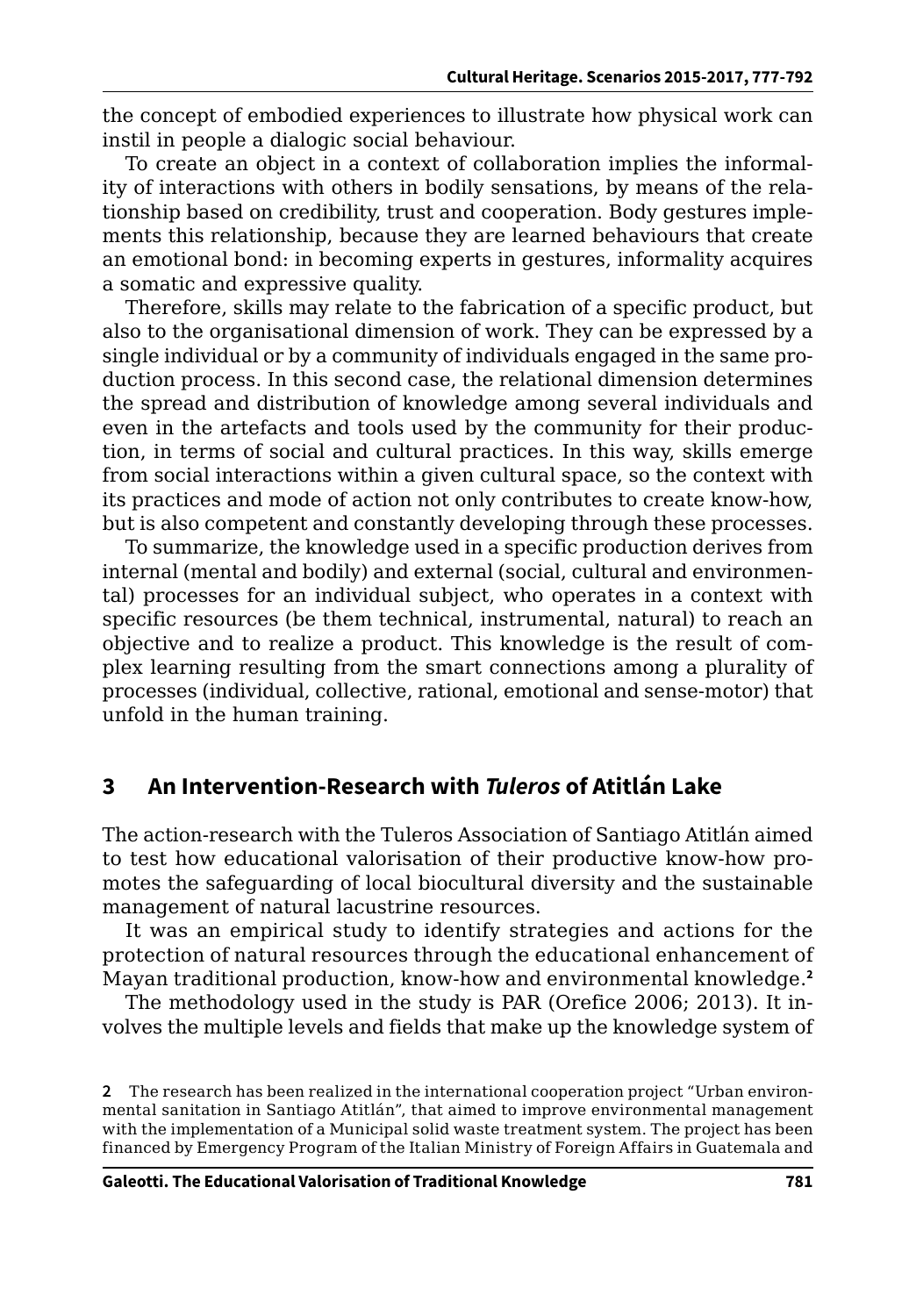individuals and groups; it combines the cognitive exploration of feeling and thinking; it detects existing relationships between the different elements that contribute to human training, also connecting it with CH generated.

This methodology was applied at both investigation level and intervention levels, that will be separately illustrated for sake of clarity, but that are integrated with each other. From the research point of view, the activity has consisted in participatory analysis of the *tuleros*' *production process*, in order to detect skills and knowledge used in it and to identify how they contribute to take care of and manage local natural resources.**<sup>3</sup>**

The intervention of adult non-formal education took the form of a training course that also involved other local key players such as traditional producers, politicians and representatives of civil society. It focused on the analysis of local practices of use and management of natural resources, in developing critical-reflective attitudes useful to re-read the experiences, production problems and hence promote changes in the local life system with new interpretive lenses.

Since this was a participatory research, *tuleros* were involved in all its phases, making the study "a democratic and participatory process aimed at developing practical knowledge" (Reason, Bradbury 2001). Connecting action and reflection, theory and practice, participation is aimed at finding practical solutions to people's problems and, more generally, to the development of individuals and their communities.

Following these methodological criteria, phases of action-research are showed in the table below, together with the objectives, activities and outputs produced for each of them.

| <b>Research Phases</b>  | <b>Objectives</b>                                                                                              | <b>Activities</b>                                                                 | Output                                                                                    |
|-------------------------|----------------------------------------------------------------------------------------------------------------|-----------------------------------------------------------------------------------|-------------------------------------------------------------------------------------------|
| <b>Contest Analysis</b> | To generate<br>knowledge of the<br>local context and<br>related problems of<br>natural resources<br>management | Collecting and<br>analysing data from<br>secondary sources and<br>other documents | Report on first analysis<br>of the Municipal<br>management system<br>of natural resources |
|                         |                                                                                                                |                                                                                   |                                                                                           |

Table 1. Phases of action-research

it was implemented by the Italian NGO Africa 70, in collaboration with Legambiente, ADEC-CAP, Municipality of Santiago Atitlán and the Italian company Ambiente Energia Brianza.

**3** At this stage of research, I have developed sheets on the production process of *tul,* from data collected in the focus group and interviews with *tuleros* and publications on the subject .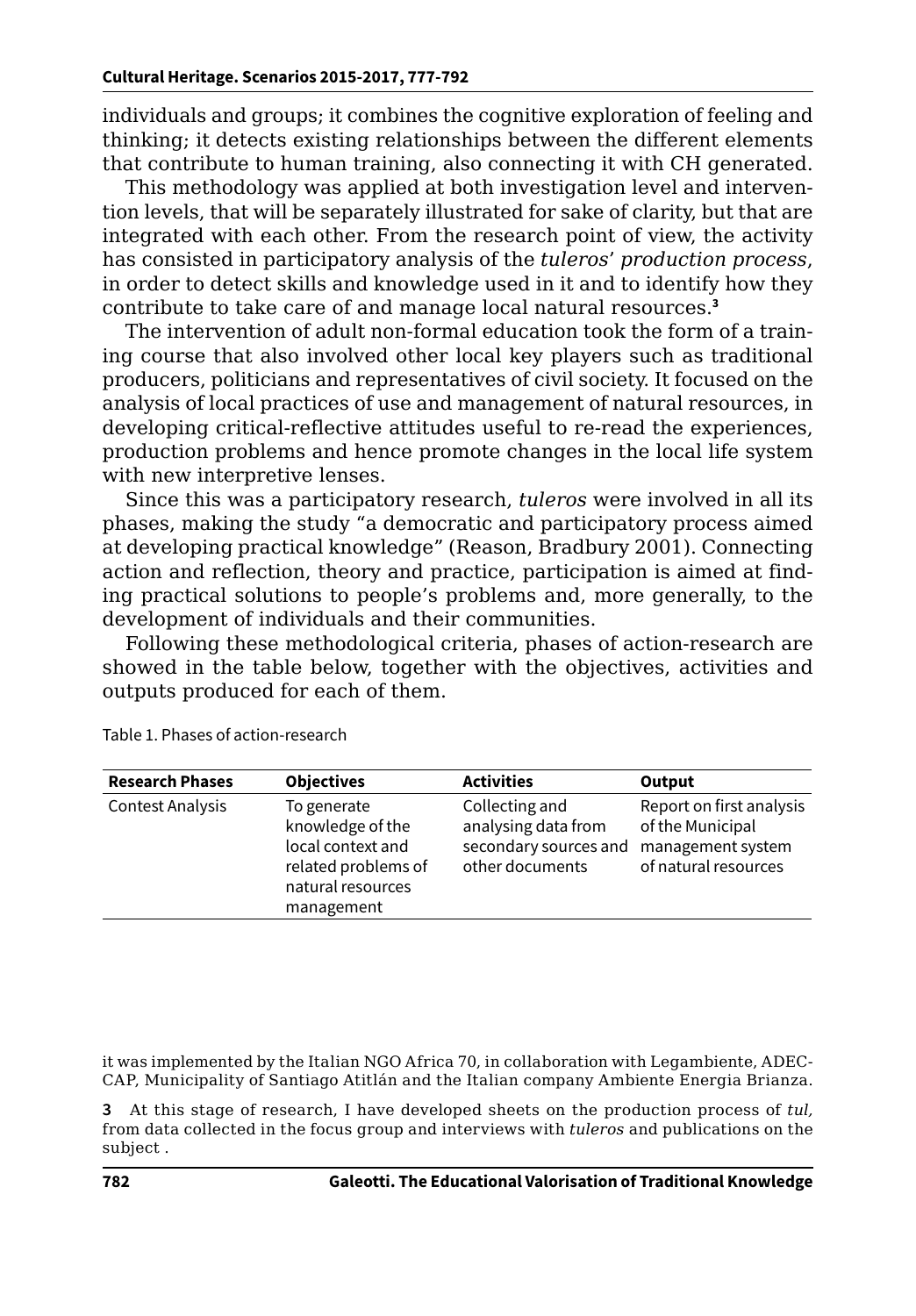| <b>Research Phases</b>                                         | <b>Objectives</b>                                                                                                                                                        | <b>Activities</b>                                                                                                                  | Output                                                                                                          |
|----------------------------------------------------------------|--------------------------------------------------------------------------------------------------------------------------------------------------------------------------|------------------------------------------------------------------------------------------------------------------------------------|-----------------------------------------------------------------------------------------------------------------|
| Participatory<br>analysis of the tuleros<br>production process | To identify problems<br>of traditional<br>producers related<br>to natural resource<br>management                                                                         | Participative<br>observation<br>Semi-structured<br>interviews at<br>individuals and group                                          | Report on the<br>knowledge and skills<br>used in the production<br>with tul                                     |
| Definition of<br>hypothesis for<br>problem solution            | To formulate an<br>hypothesis for<br>the sustainable<br>management of<br>natural resources<br>starting from the<br>knowledge and<br>skills involved in the<br>production | <b>Adult Education</b><br>activities                                                                                               | A proposal of<br>Municipal Regulation<br>of environmental<br>management of<br>Atitlán Lake's banks              |
| Verification of<br>hypothesis                                  | To assess possibilities<br>of implementation of<br>Regulation                                                                                                            | Focus group with<br>members of Consejo<br>Municipal de<br>Desarrollo                                                               | Road-map for<br>assumption of<br>regulation in Municipal<br>I aw                                                |
| Evaluation of process                                          | To evaluate formative<br>outcomes of<br>participants<br>To evaluate research<br>activities                                                                               | Evaluation of activities<br>with participants to<br>training<br>Meetings with key<br>players for research<br>results dissemination | Agreements<br>among local and<br>strategic players<br>for the sustainable<br>management of<br>natural resources |

The *tuleros* are Mayan artisans of Lake Atitlán and use a plant**<sup>4</sup>** that grows along the banks of the lake to create a wide range of domestic and ritual objects, such as *petate*, a mat present in every indigenous area home.

Strongly linked to tradition and cultural identity of this population, the *tul* processing has maintained the same characteristics over centuries. Although vegetable archaeological finding are not available because of difficult conservation in tropical area, depictions of *tul* objects or rulers sitting on mats are frequently present on the Mayan polychrome pottery

**4** Scientific name *Scirpus Californicus*, belonging to the family of *Cyperaceae, tul* is a perennial that can reach a height of three meters. It has a geographical distribution that goes from the United States to Argentina; Guatemala is located between 0 and 1,700 m above sea level on the banks of the lakes. For someone, the word *tul* is a corruption of *tule*, a Nahuatl term that in Mexico means 'rush', but that does not appear in the vocabulary of Mexican language compiled in 1571 by Alfonso de Molina, where instead appears the word *tollin*  with the same meaning. In *tz'utujil* and *kaqchikel*, the two Mayan dialects spoken around of Lake Atitlán, *tul* is called *ch'upup,* which means 'to cut'. Finally, in the *kaqchikel* dictionary of Thomas de Coto, compiled in the sixteenth century, in addition to the word '*ch'up'* related with the action of the cut, the rush was called "*ru pop choy"* which can translate into "petate (mat) of the lagoon". (Monteroso, Azurdia Bravo 2008; Casa de Estudios de los Pueblo del Lago Atitlán 1999).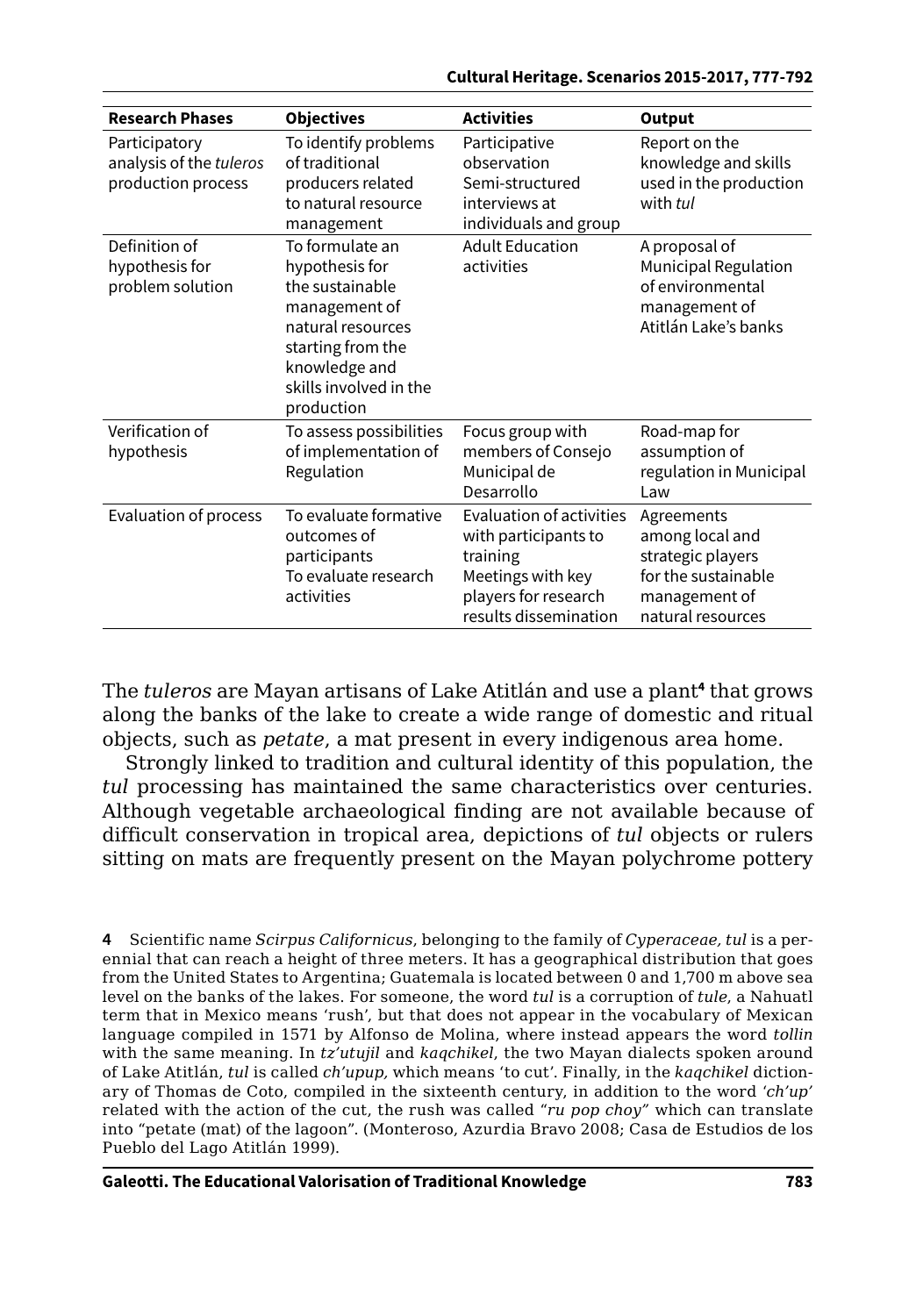and codes. These artefacts were also part of the ceremonial complex or were in daily use of the *élite*.

In colonial chronicles it is reported that the main use of *tul* was to produce the *petate*, a woven mat used to cover the floors and walls of the house, to realise the seats of the nobility, which confer prestige and authority to them in religious ceremonies and in political meetings.**<sup>5</sup>** In the Mayan classic period, the title of *Ajpop*, "Lord of Mat" was used to refer to the rulers; the first month of the Maya calendar, *Pop*, has depicted in its glyph a *petate*. **6**

Even today *petate* maintains its sacredness for 'Cofradias', which use it to cover the statues of the saints in the various religious events, as is the case for the "Cofradias de Maximon*"***<sup>7</sup>** of Santiago Atitlán.

To date, the techniques of this craft production have remained unchanged over the centuries, and in particular, those for the realization of the *petate tul* which is the most common for domestic use.

The *tul* has very important environmental functions: it filters nitrates and excess organic matter by improving the quality of water; it protects the lake banks from excessive erosion, it is home to ducks, migratory and other birds and breeding ground of native species of fish, crabs and shells.

Despite the great importance of this plant for the maintenance of biodiversity and CH of Lake Atitlán, its significant contribution to the community life remains unknown to many Guatemalans. As with other native species, even the *tul* is at risk of extinction because of its intensive exploitation. *Tul*  crops are threatened by human activities around the lake, by demographic pressure on the ecosystem and progressive loss of ecological TK.

In Santiago Atitlán, *tuleros* are organized in an association that is more than 40 years old.**<sup>8</sup>** This is the place for sharing knowledge and values related to the *tul* production, to incentivate intergenerational transmission. It also represents an arena of political and social participation for the affirmation of the rights of these traditional workers and for the protection of the raw material, source of their income.

Despite being broadly representative of the local Mayan culture, the lack of recognition by local and national institutions limits the production capacity of *tuleros* and feeds social unrest.

**5** In the *Chilam Balam*, Mayan opera of Yucatan, throne and *petate* terms are interchangeable.

**6** The word *pop* also means *'*to unite*'* and it refers to both the technique of Mat creation and the role of the ruler to the people.

**7** Maximon is a popular saint venerated in various forms by the Maya of the western Guatemala highlands, but the Roman Catholic Church does not approve it. Maximon could be the creolization of a pre-Columbian Mayan god with influences from Spanish Catholicism (Morales 2008).

**8** Recognized by the government since 1968.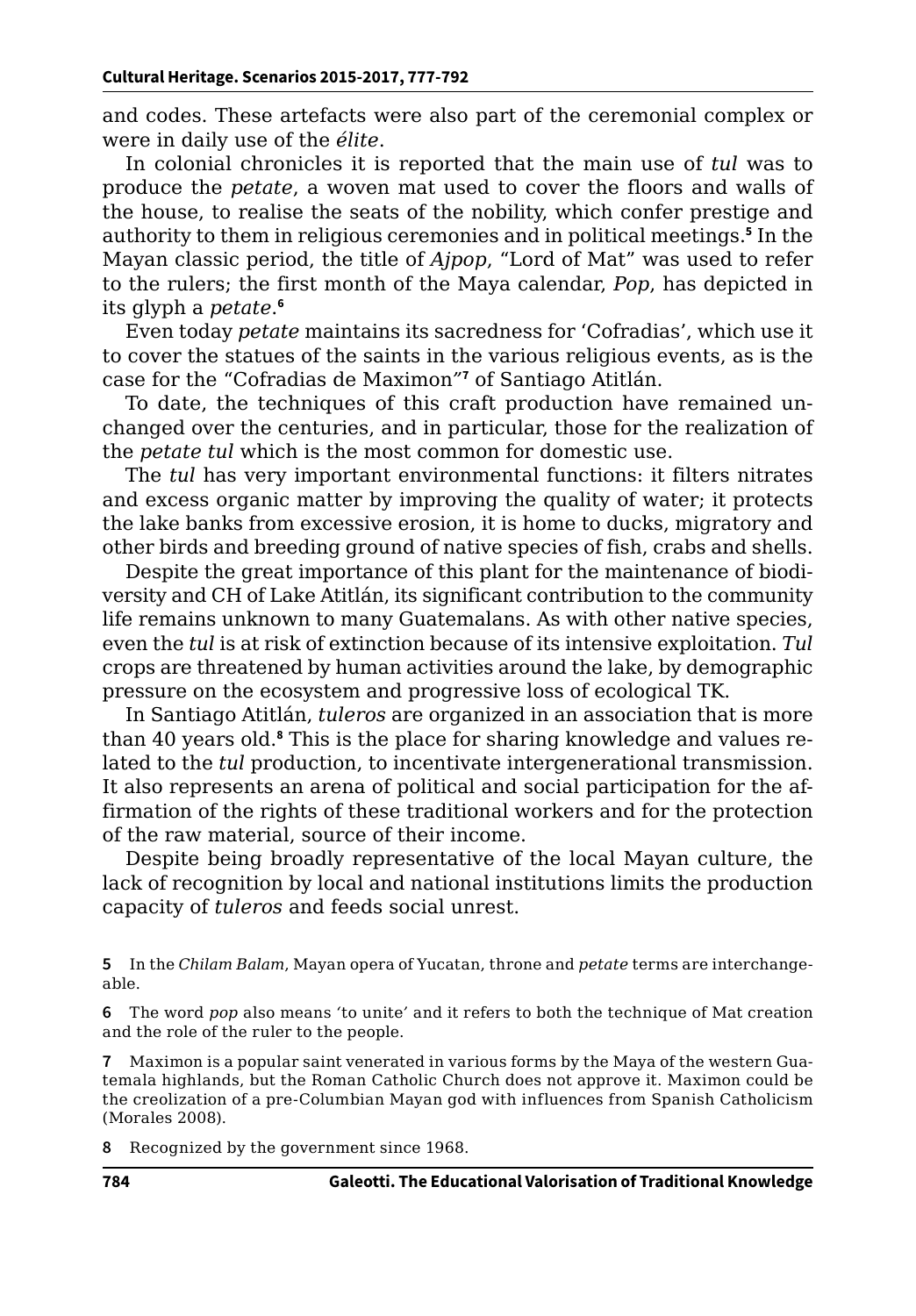The same Tuleros Association serves as a tool for the enhancement of the Mayan culture and its intergenerational transmission; therefore, it can be considered an *Heritage Community*, as the Faro Convention defines it. In fact, the Association gathers people with common values, beliefs, knowledge inherited from the past in which they identify and they wish to support them in the framework of public action and to transmit them on to future generations.

### **4 Educational Valorisation of Productive Know-how of** *Tuleros* **for Sustainable Management of Lacustrine Biodiversity**

Participatory analysis of the production process of *tuleros* considered the following aspects: the main characteristics of production process, the flow of production, skills and knowledge used in production process (Galeotti 2015).

In order to identify main features of this craft production, descriptors have been borrowed from the definition of Cirese of the production process, as a vital human activity for survival (1984). The anthropologist declines it in elements and conditions that contribute to its realization: purpose, means, activities, object, control and the product. To these he adds energy used in creating the product and information, as a set of knowledge used at all levels of the process, pre-existing the individual, who elaborates it interacting with other members of the group. The analysis continued with the reconstruction of the various stages of the production flow in order to identify the key activities related to processing *tul*, as shown in fig. 1.



Figure 1. The production flow of *tuleros*

The description of each key activities is divided into phases of the organisational arrangements with technologies and tools used, resulting in outputs.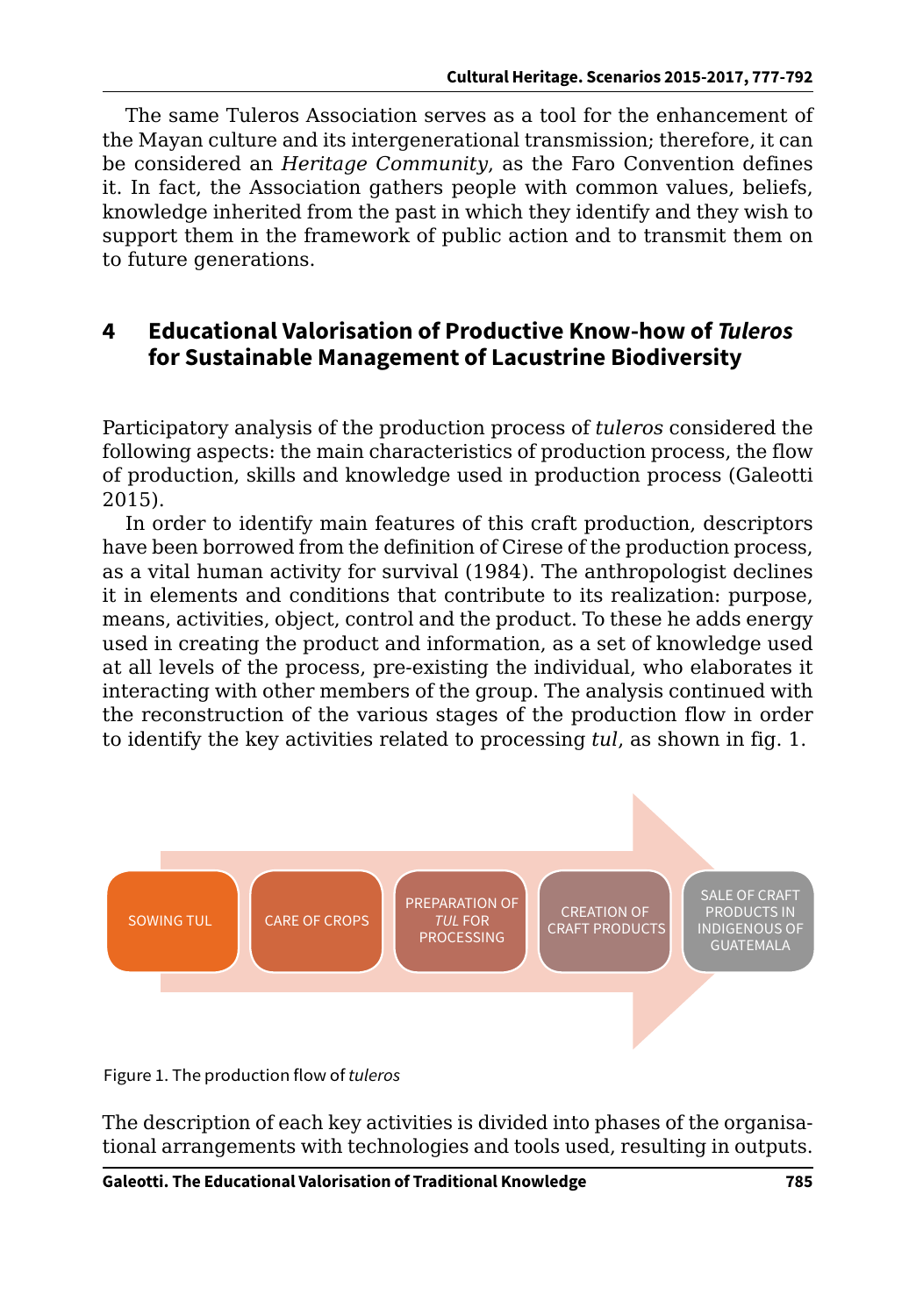The skills used in production process have been identified through the operationalization of the concept of competence proposed by Guy Le Boterf as "combinatorial knowledge" always tied to a concrete act, which brings together resources of different kinds – internal and external to an individual or a group – to produce an expected performance (Le Boterf 1995; 1997; 2000).

For key activities outlined above, we have identified the skills employed (to be able to... action verb and object) articulating these in related knowledge and abilities, as shown in fig. 2.

The analysis of the *tuleros*' production process highlighted the environmental sustainability of this craft activity.





Sowing and care of *tul* also generate positive effects on the lake ecosystem safeguard and the protection of animal and plant species that here live and reproduce. In addition, the daily use of products made of *tul* has a zero environmental impact, since they are fully biodegradable.

Thus, the significance of the system of knowledge and skills expressed by this production has a strong sustainability gradient. It is to be able to interrelate natural, social and economic systems, to connect the past, the present and the future generations, to promote the transformation of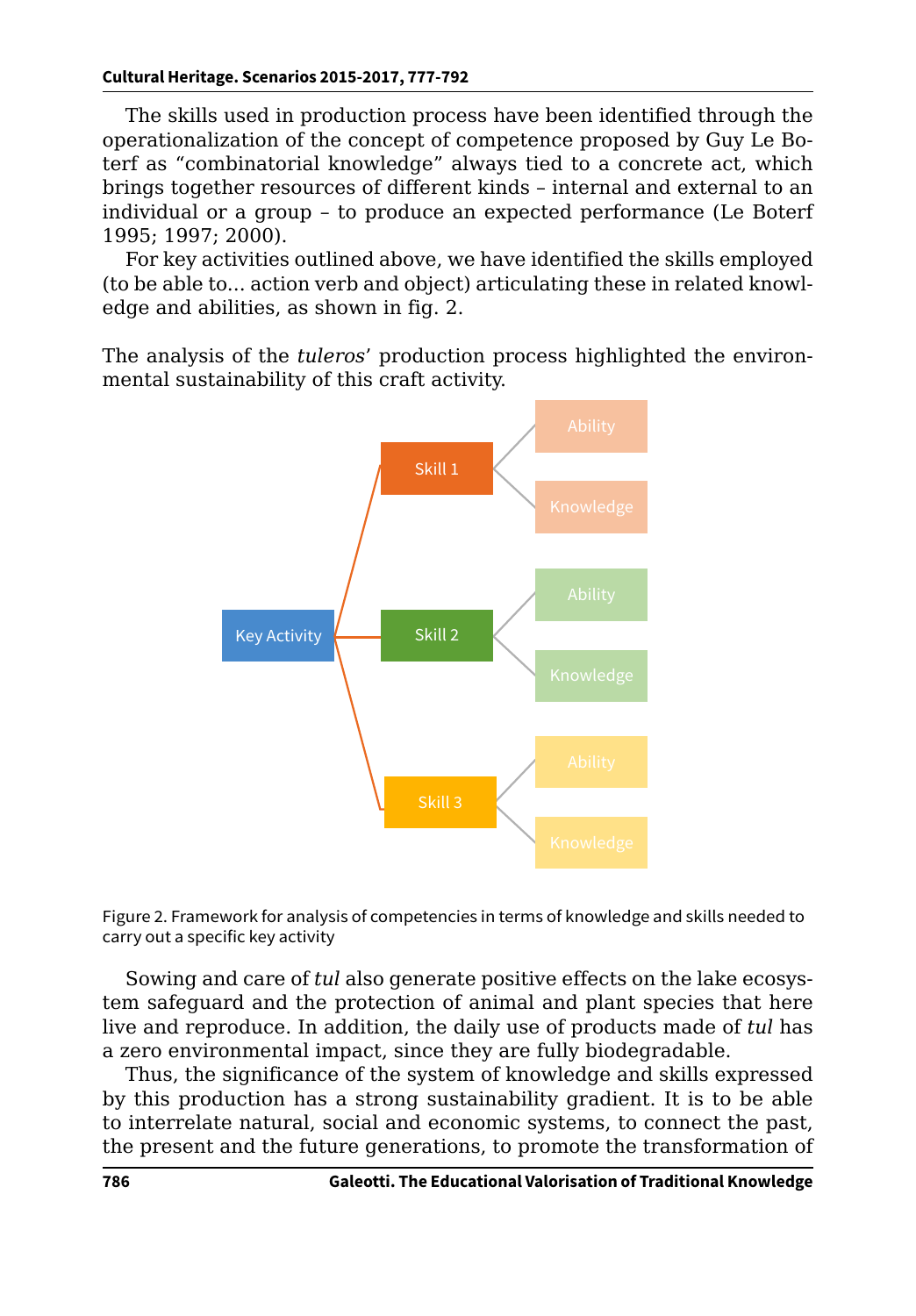unsustainable practices inspiring creativity and innovation through alternative views and positive relationships with the nature (UNECE 2012).

The values embodied by this TK can be shared and socialized through educational activities. In these terms, we can talk about measures for sustainable development, understood as a continuous learning process, through which humanity finds new ways to live with the planet and among different cultures and social classes (Mayer, Tamburini 2014).

The elements briefly described here show how these traditional indigenous workers are guardians of the local biodiversity and the CH, *carriers of highly relevant knowledge* on lacustrine habitat of the Atitlán Lake and of instruments that are indicated to defend such ecology.

Starting from these considerations, an educational activity to valorise this TK took place, aiming to create favourable conditions for sustainable management of local natural resources.

The training course was a start-up activity realized by the Environment Committee of the Municipality of Santiago Atitlán and involved 15 people.**<sup>9</sup>**

The educational objective of the course was to provide the cognitive tools to re-organize environmental practices, in terms of mental backgrounds, attitudes, ability to problem solving. It can be defined as a second-level learning that according to the definition by Gregory Bateson introduces a reflexive aspect about the context in which activity takes place (1973, 220, 271). In this case, some productive know-how of *tuleros* has been transferred to environmental management.

The educational strategy adopted is the *reflection on experience*: the environmental practices become material to systematize by verbal instruction. The intent was to create a space for reflection on the correlation between human actions and environmental consequences in order to achieve what John Dewey defines a way of thinking that is orderly and consequentially embedded in the action, controlled and guided by a purpose, targeted toward a conclusion and that goes in the direction of the investigation, accompanying it in its making (1961).

Following these indications, the training activity was divided into the steps shown in the table below (Bonaiuti, Calvani, Ranieri 2016).

**<sup>9</sup>** Some municipal councillors in charge, members of different indigenous associations like *tuleros*, fishermen, *campesinos*, citizens of Panabaj, woodcutters, citizen in defence the municipal beaches and other civil society organizations that deal with environmental issues.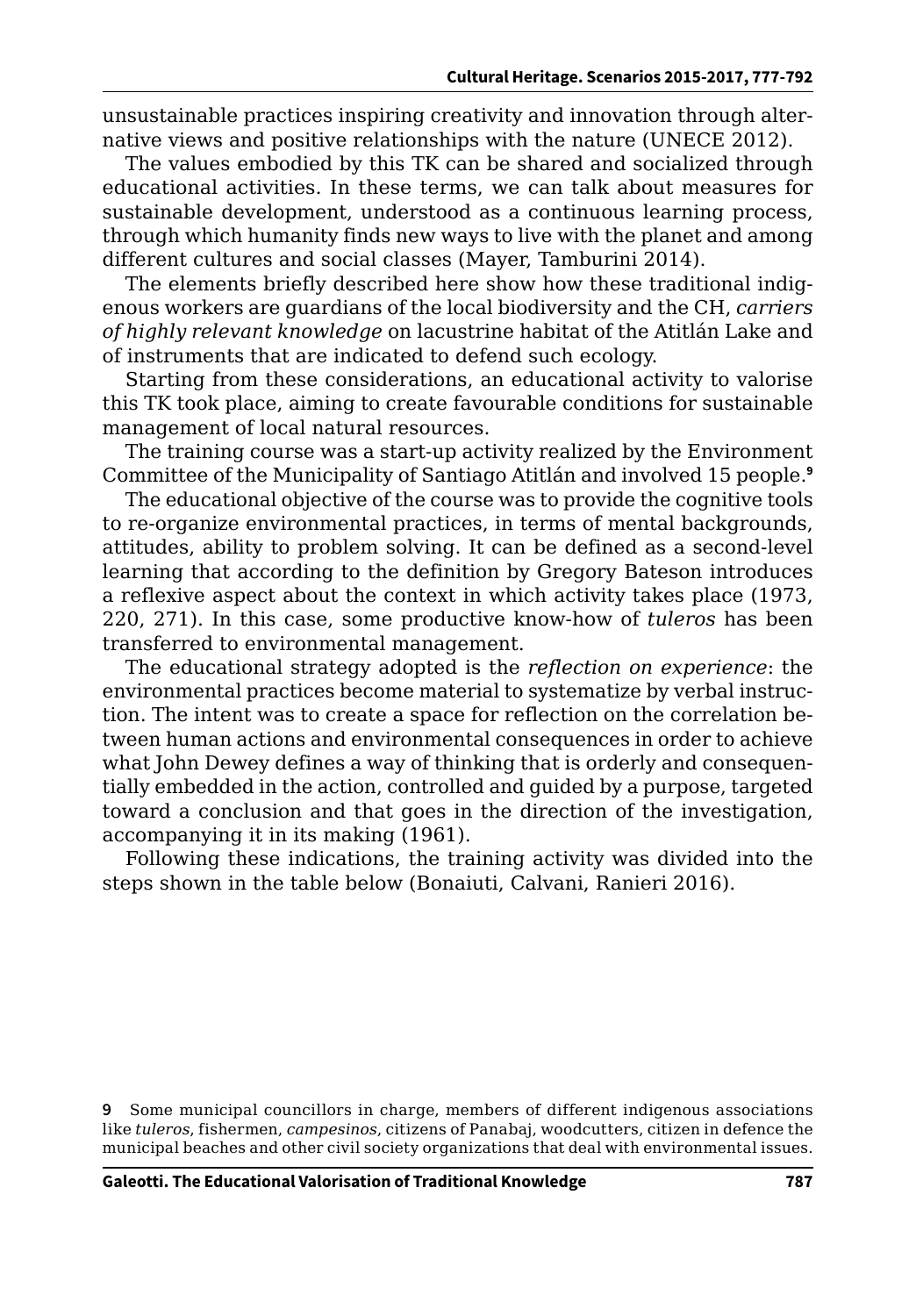| <b>Phases of the training</b><br>process                          | Teaching activity                                                                                                                                                                                 | <b>Teaching methods</b>                                         | Human resources<br>employed                                                                                                                                       |
|-------------------------------------------------------------------|---------------------------------------------------------------------------------------------------------------------------------------------------------------------------------------------------|-----------------------------------------------------------------|-------------------------------------------------------------------------------------------------------------------------------------------------------------------|
| <b>Identification and</b><br>analysis of the<br>problem           | Participatory<br>analysis of the<br>municipal system<br>of environmental<br>management and of<br>problems that affect<br>their traditional<br>productive activities.                              | <b>Discussion Group</b><br>Brainstorming<br>Lectures by experts | Learning facilitator<br>Experts in<br>environmental<br>management of the<br>Ministry and other<br>Institutions and<br>Organizations that<br>deal with environment |
| Formulation<br>of an applicative<br>or interpretive<br>hypothesis | Defining a strategy<br>for the sustainable<br>management of<br>natural resources<br>starting from the<br>ecological knowledge<br>of traditional<br>producers                                      | Problem solving<br>Working group                                | Learning facilitator                                                                                                                                              |
| Verification of the<br>hypothesis                                 | Analysis of the<br>consistency of the<br>hypothesis identified<br>with respect to<br>the regulatory and<br>organizational<br>system of municipal<br>environmental<br>management                   | Lectures by experts                                             | Experts in law from the<br>Municipality<br>Learning facilitator                                                                                                   |
| Evaluation of the<br>process                                      | Systematization<br>and participatory<br>validation of the<br>work performed<br>for submission to<br>"Consejo Municipal de<br>Desarrollo".<br>To evaluate formative<br>outcomes of<br>participants | Working group<br><b>Discussion Group</b>                        | Learning facilitator                                                                                                                                              |

Table 2. Steps of training activity with member of local associations and municipal councillors.

In parallel to the unfolding of the training activity, we have held meetings with all members of the participating organizations in order to share the process under way and the results achieved.

The "Municipal Regulation of Environmental Management of Atitlán Lake's Banks*"* is one of the major achievements of this intervention-research. Product of the training, its purpose is to issue a set of rules and norms that contribute to safeguard natural resources as well as respect the traditional Mayan productive activities, also with positive effects on life conditions of producers and the whole community. Its core principle is the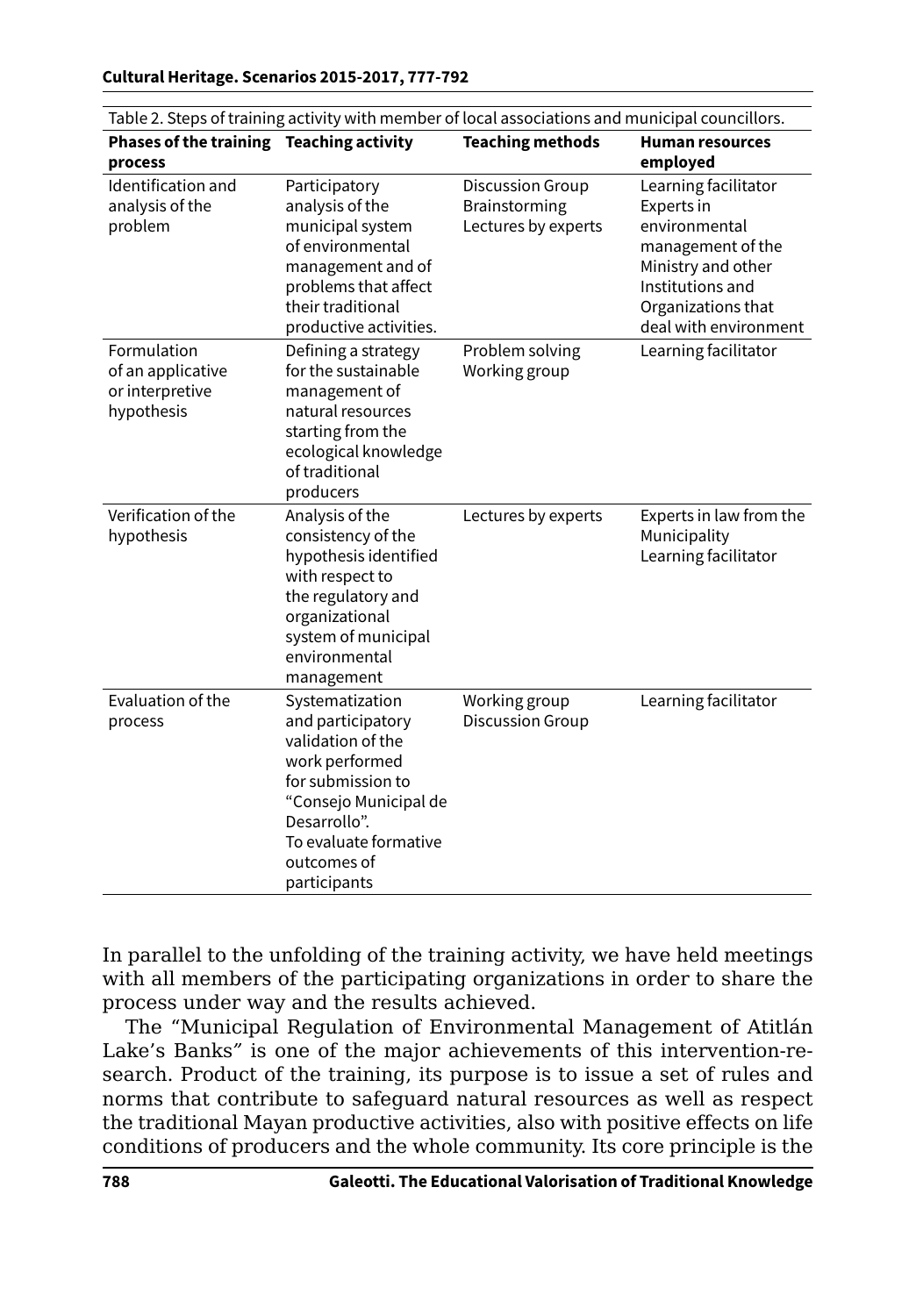reaffirmation of ecological and sustainable relationship between humans and nature through the non-separability of protection activities of natural resources from traditional production.

As evidenced by the analysis of the *tul* production process, some traditional activities are characterized by being closely related to the natural cycles, making the Mayan artisans experts on environmental issues and profound connoisseurs of their ecosystem. Their actions are aimed at the protection of resources, since they are the subject of their economic activities.

Sustainable governance of natural resources (Worldwatch Institute 2014) thus comes from combining environmental protection and the safeguarding of TK (and CH), through the recognition of the organisational forms linked to these productions. This makes it possible to legitimize the knowledge of the producers for the protection of the subject of their economic activity resources (*tul*, fauna of the lake, beaches, lake water, forest, arable land, etc.). The public authorities should therefore defend and promote these traditional works, since they retain natural and cultural diversity and at the same time represent economic income and, therefore, an opportunity for a more dignified life for those who dedicate to these activities.

# **5 Conclusions**

*Tul* production can be rightfully considered as an ICH of the Guatemalan Mayan communities (2003 UNESCO Convention). Contributing to the maintenance of the lake's ecosystem through taking care of these plantations, *tul* production cycle represents, in fact, the indissolubility of the human/nature relationship, as described in the *Mayan cosmosvision*. According to the latter, human beings are integral part of natural environment and own responsibility to care for it, based on the idea of coevolution and co-determination. In this framework of sense, the importance of the nature goes beyond the specific objective of having properties, taking on a deep value that is inherent in the elements and events related to it.

The analysis of the skills involved in the *tul* production highlighted the sustainable character of knowledge of these Mayan artisans, following used: to define sustainable strategies for environmental management; to improve in a sustainable way the environmental practices of other local players thanks to an activity of Adult Education.

The research shows how the educational valorisation of ICH can promote the enforceability of the traditional know-how outside the specific production contests for:

- Sustainable management of natural resources trough participation approach;
- Transmission of sustainable knowledge, also in an intergenerational manner;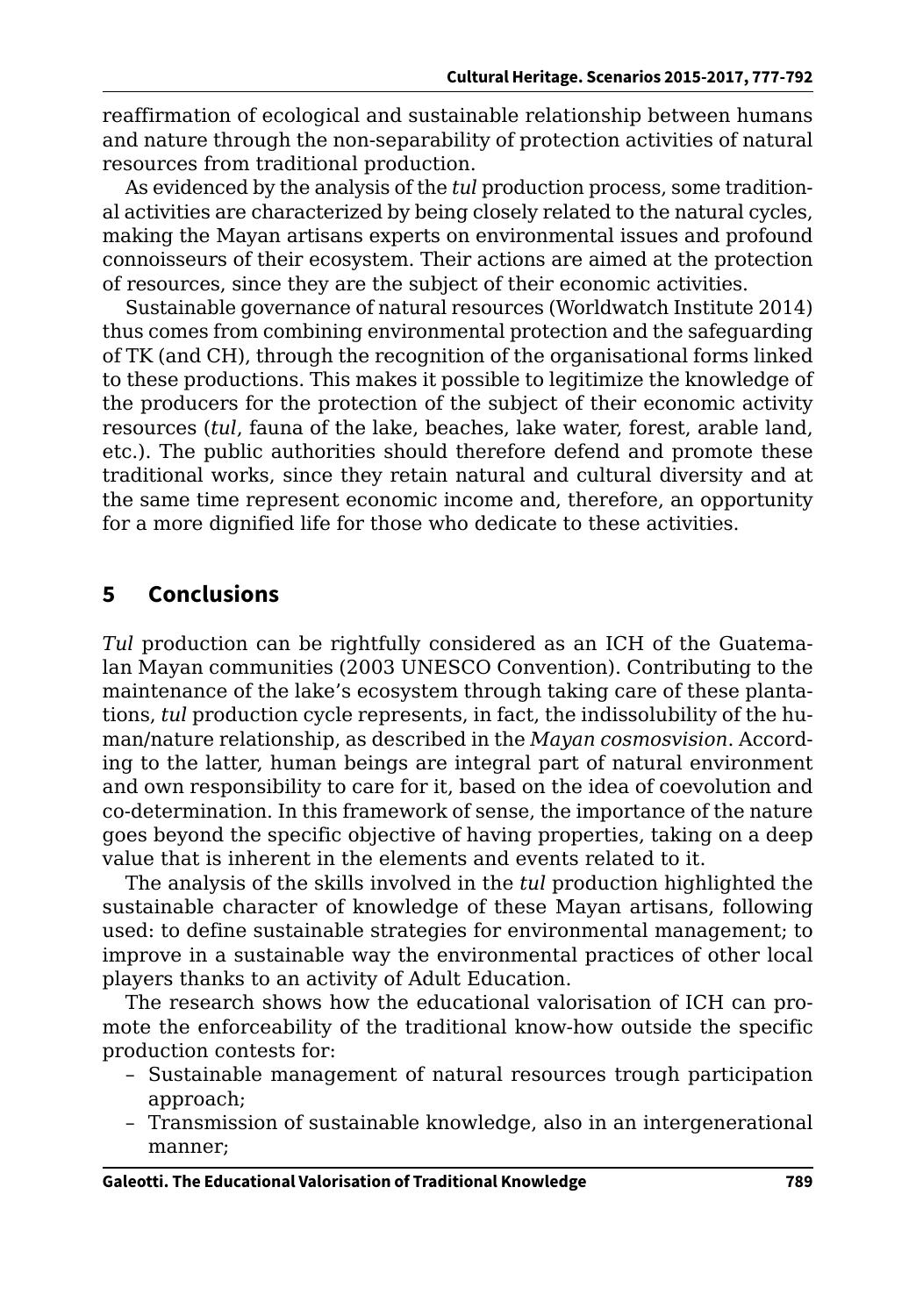– Recognition of the role of Mayan producers in defence of the lacustrine ecosystems and safeguarding of TK.

In other words, the educational action renews the function of Tuleros Association as a HC, representing a mean of *participation in cultural and political life*, underlying the individual and collective responsibility towards CH, and a path toward conservation and sustainable use of cultural and natural assets to promote human development and quality of life.**<sup>10</sup>** From the action-research, it emerges that education is capable to reassert and improve the role of CH in building a peaceful and democratic society, in the processes of sustainable development and in the promotion of cultural diversity. For this, also a greater synergy between public, institutional and civil society players is urgently needed.

# **Bibliography**

- Angioni, Giulio (1986). *Il sapere della mano: saggi di antropologia del lavoro.* Palermo: Sellerio Editore.
- Angioni, Giulio (2004). "*Doing, Thinkink, Saying*". Sanga, Glauco; Ortalli, Gherardo (eds.), *Nature Knowledge*. Oxford (NY): Berghahm Books, 249-61.
- Angioni, Giulio (2011). *Fare, dire, sentire. L'identico e il diverso nelle culture*. Nuoro: il Maestrale.
- Bateson, Gregory (1973). *Steps to an Ecology of Mind.* London: Paladin Books.
- Bateson, Gregory (1979). *Mind and Nature, a Necessary Unity*. New York: Dutton.
- von Bertalanffy, Ludwig (1968). *General System Theory: Foundations, Development, Applications*. New York: George Braziller.
- Bonaiuti, Giovanni; Calvani, Antonio; Ranieri, Maria (2016). *Fondamenti di didattica. Teoria e prassi dei dispositivi formativi.* Roma: Carocci.
- Bronfenbrenner, Urie (1979). *The Ecology of Human Development*. Cambridge, MA: Harvard University Press.
- Bruner, Jerome (1973). *Beyond the Information Given*. New York: Norton and Company.
- Bruner, Jerome (1986). *Actual Minds, Possible Worlds.* Cambridge, MA: Harvard University Press.
- Bruner, Jerome (1990). *Acts of Meaning*. Cambridge, MA: Harvard University Press.

**<sup>10</sup>** This sounds as a concrete example of the principles and developments promoted by the Faro Convention.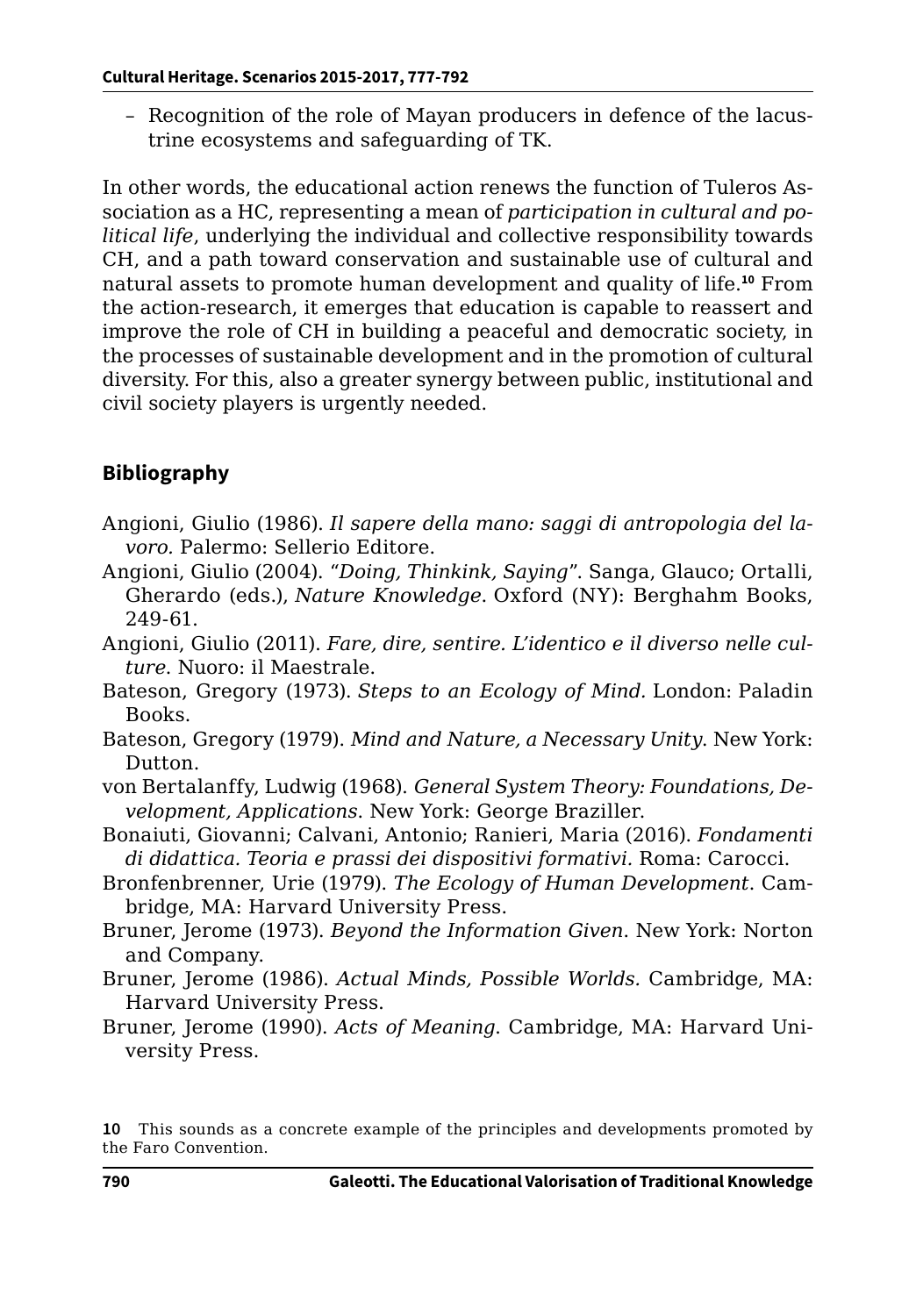- Bruner, Jerome (1996). *The culture of education.* Cambridge, MA: Harvard University Press.
- Casa de Estudios de los Pueblo del Lago Atitlán (1999). *Técnicas del Lago Atitlán II*. Quetzaltenango: Instituto Muni–K'at.
- Cavalli Sforza, Luigi Luca (2010). *L'evoluzione della cultura*. Torino: Codice Edizioni.
- Cirese, Antonio (1984). *Segnicità fabrilità procreazione: Appunti etnoantropologici*. Roma: CISU.
- Descola, Philippe (2010). *Diversité des natures, diversité des cultures.*  Paris: Bayard Edition.
- Dewey, John (1961). *Come pensiamo. Una riformulazione del rapporto fra il pensiero riflessivo e l'educazione*. Firenze: La Nuova Italia.
- Ellen, Roy (1996). "The cognitive geometry of nature: a contextual approach". Descola, Philippe; Palsson, Gísli (eds.), *Nature and Society: Anthropological Perspectives*. London: Routledge, 118-19.
- Engeström, Yrjö (2005). *Developmental work research: Expanding activity theory in practice*. Berlin: Lehmanns Media.

Federighi, Paolo (2010). "Professioni educative e lavoro*"*. *Pedagogia oggi*, 1, 70-86.

- Gibbs, Raymond W. (2005). *Embodiment and Cognitive Science*, New York: Cambridge University Press.
- Galeotti, Glenda (2015). *I saperi dell'agire. La valorizzazione educativa delle competenze locali per la gestione ambientale.* Roma: Aracne.
- Godelier, Maurice (1975). "Économie*"*. Cresswell, Robert (ed.), *Élément d'ethnologie*. Paris: Colin, 163-203.
- Ingold, Tim (2004). *Ecologia della cultura*. Roma: Meltemi.
- Ingold, Tim; Palsson, Gísli (eds.) (2013). *Biosocial Becomings: Integrating Social and Biological Anthropology*. Cambridge: Cambridge University Press.
- Ivic De Monteroso, Matilde; Azurdia Bravo, Ivan (2008). *Ciencia y tecnica Maya*. Ciudad de Guatemala: Fundacion Solar.
- Le Boterf, Guy (1995). *De la compétence: essai sur un attracteur étrange*. Paris: Editions d'Organisation.
- Le Boterf, Guy (1997). *Compétence et navigation professionnelle*. Paris: Editions d'Organisation.
- Le Boterf, Guy (2000). *Construire les compétences individuelles et collectives*. Paris: Edition d'Organisation.
- Leont'ev, Alesksei (1978). *Activity, Consciousness, Personality.* New York: Prentice Hall*.*
- Leroi-Gourhan, André (1977). *Il gesto e la parola I. Tecnica e linguaggio*. Torino: Einaudi.
- Minati, Gianfranco (2010). "Sistemi: origini, ricerca e prospettive*"*. Ulivi, Lucia (ed.), *Strutture di mondo. Il pensiero sistemico come specchio di una realtà complessa*, vol. I. Bologna: Il Mulino, 15-46.